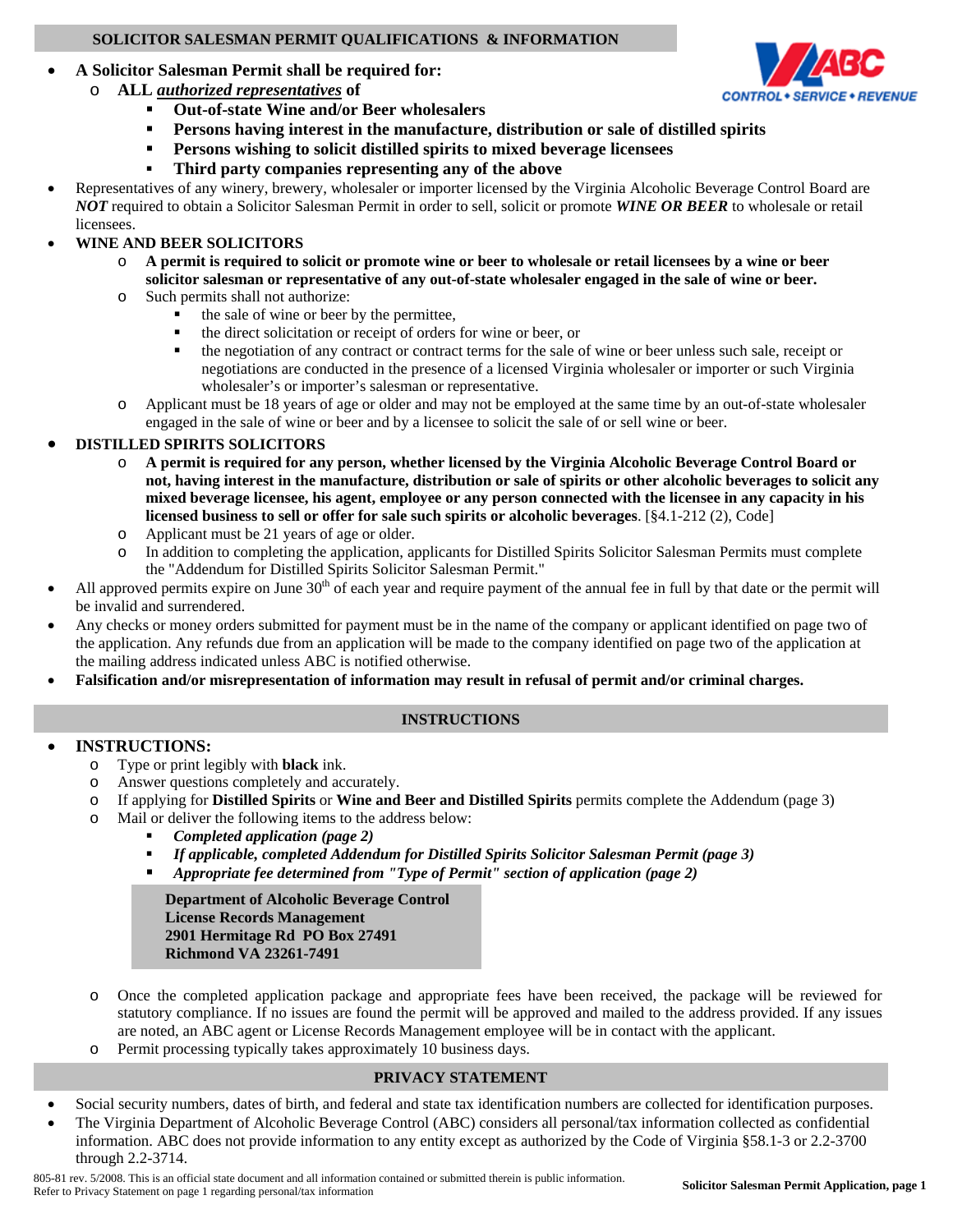# **APPLICATION FOR SOLICITOR SALESMAN PERMIT**



|                                                                                                                                                                                                                                                                                                                                                                                                                                                                                                                                           |                     | <b>COMPANY INFORMATION</b>   |                                                                                                                                                                    |                                                                                                                                                                           |  |
|-------------------------------------------------------------------------------------------------------------------------------------------------------------------------------------------------------------------------------------------------------------------------------------------------------------------------------------------------------------------------------------------------------------------------------------------------------------------------------------------------------------------------------------------|---------------------|------------------------------|--------------------------------------------------------------------------------------------------------------------------------------------------------------------|---------------------------------------------------------------------------------------------------------------------------------------------------------------------------|--|
| Company Name                                                                                                                                                                                                                                                                                                                                                                                                                                                                                                                              |                     |                              |                                                                                                                                                                    |                                                                                                                                                                           |  |
| Street Address                                                                                                                                                                                                                                                                                                                                                                                                                                                                                                                            |                     |                              |                                                                                                                                                                    |                                                                                                                                                                           |  |
| $City$ $City$ $Zip$ $Type$                                                                                                                                                                                                                                                                                                                                                                                                                                                                                                                |                     |                              |                                                                                                                                                                    |                                                                                                                                                                           |  |
| Telephone No $\overline{() \qquad \qquad}$ Fax No $\overline{() \qquad \qquad}$ FEIN $\overline{')^* \text{Required. See privacy statement on page 1.}}$                                                                                                                                                                                                                                                                                                                                                                                  |                     |                              |                                                                                                                                                                    |                                                                                                                                                                           |  |
| Company Email<br><u>Letter</u> and the company of the company of the company of the company of the company of the company of the company of the company of the company of the company of the company of the company of the company of                                                                                                                                                                                                                                                                                                     |                     |                              |                                                                                                                                                                    |                                                                                                                                                                           |  |
| <b>MAILING ADDRESS FOR PERMIT &amp; YEARLY RENEWAL BILL</b>                                                                                                                                                                                                                                                                                                                                                                                                                                                                               |                     |                              |                                                                                                                                                                    |                                                                                                                                                                           |  |
|                                                                                                                                                                                                                                                                                                                                                                                                                                                                                                                                           |                     |                              |                                                                                                                                                                    |                                                                                                                                                                           |  |
| $City$ $State$ $State$                                                                                                                                                                                                                                                                                                                                                                                                                                                                                                                    |                     |                              |                                                                                                                                                                    | $\text{Zip}\_$                                                                                                                                                            |  |
| <b>TYPE OF PERMIT</b>                                                                                                                                                                                                                                                                                                                                                                                                                                                                                                                     |                     |                              |                                                                                                                                                                    |                                                                                                                                                                           |  |
| □ Wine and Beer Solicitor Salesman Permit<br>Fee Amount Submitted \$<br>This permit requires a \$165.00 annual fee that is prorated throughout the year.<br>If applying between July 1st and September $30th$ the cost is \$165.00<br>$\Box$<br>If applying between October $1st$ and December 31 <sup>st</sup> the cost is \$123.75<br>$\Box$<br>If applying between January 1 <sup>st</sup> and March $31st$ the cost is \$82.50<br>$\Box$<br>If applying between April $1st$ and June 30 <sup>th</sup> the cost is \$41.25<br>$\Box$   |                     |                              |                                                                                                                                                                    |                                                                                                                                                                           |  |
| $\Box$ Distilled Spirits Solicitor Salesman Permit<br>This permit requires a \$390.00 annual fee that is prorated throughout the year.<br>If applying between July 1st and September $30th$ the cost is \$390.00<br>If applying between October $1st$ and December 31 <sup>st</sup> the cost is \$292.50<br>$\Box$<br>If applying between January 1 <sup>st</sup> and March $31st$ the cost is \$195.00<br>❏<br>If applying between April $1st$ and June 30 <sup>th</sup> the cost is \$97.50<br>$\Box$                                   |                     |                              |                                                                                                                                                                    | Fee Amount Submitted \$<br>$\Box$ Addendum for Distilled Spirits<br>Solicitor Salesman Permit required.<br>(Application will be returned if<br>addendum is not included.) |  |
| $\Box$ Wine and Beer and Distilled Spirits Solicitor Salesman Permit<br>This permit requires a \$555.00 annual fee that is prorated throughout the year.<br>If applying between July 1st and September $30th$ the cost is \$555.00<br>$\Box$<br>If applying between October $1st$ and December 31 <sup>st</sup> the cost is \$416.25<br>$\Box$<br>If applying between January 1 <sup>st</sup> and March $31st$ the cost is \$277.50<br>$\Box$<br>If applying between April $1st$ and June 30 <sup>th</sup> the cost is \$138.75<br>$\Box$ |                     |                              | Fee Amount Submitted \$<br>Addendum for Distilled Spirits<br>Solicitor Salesman Permit required.<br>(Application will be returned if<br>addendum is not included.) |                                                                                                                                                                           |  |
| <b>APPLICANT INFORMATION</b>                                                                                                                                                                                                                                                                                                                                                                                                                                                                                                              |                     |                              |                                                                                                                                                                    |                                                                                                                                                                           |  |
|                                                                                                                                                                                                                                                                                                                                                                                                                                                                                                                                           |                     |                              |                                                                                                                                                                    |                                                                                                                                                                           |  |
| Social Security Number $\frac{1}{\sqrt{1-\frac{1}{\sqrt{1-\frac{1}{\sqrt{1-\frac{1}{\sqrt{1-\frac{1}{\sqrt{1-\frac{1}{\sqrt{1-\frac{1}{\sqrt{1-\frac{1}{\sqrt{1-\frac{1}{\sqrt{1-\frac{1}{\sqrt{1-\frac{1}{\sqrt{1-\frac{1}{\sqrt{1-\frac{1}{\sqrt{1-\frac{1}{\sqrt{1-\frac{1}{\sqrt{1-\frac{1}{\sqrt{1-\frac{1}{\sqrt{1-\frac{1}{\sqrt{1-\frac{1}{\sqrt{1-\frac{1}{\sqrt{1-\frac{1}{\sqrt{1-\frac{1}{\sqrt{$                                                                                                                             |                     |                              |                                                                                                                                                                    |                                                                                                                                                                           |  |
|                                                                                                                                                                                                                                                                                                                                                                                                                                                                                                                                           |                     | <b>APPLICANT'S SIGNATURE</b> |                                                                                                                                                                    |                                                                                                                                                                           |  |
| I certify the above information as true to the best of my knowledge and that falsification and/or misrepresentation of<br>information may result in refusal of license and/or criminal charges.                                                                                                                                                                                                                                                                                                                                           |                     |                              |                                                                                                                                                                    |                                                                                                                                                                           |  |
|                                                                                                                                                                                                                                                                                                                                                                                                                                                                                                                                           |                     |                              |                                                                                                                                                                    |                                                                                                                                                                           |  |
|                                                                                                                                                                                                                                                                                                                                                                                                                                                                                                                                           |                     |                              |                                                                                                                                                                    |                                                                                                                                                                           |  |
| <b>FOR OFFICIAL USE ONLY</b>                                                                                                                                                                                                                                                                                                                                                                                                                                                                                                              |                     |                              |                                                                                                                                                                    |                                                                                                                                                                           |  |
| <b>AMOUNT PAID</b>                                                                                                                                                                                                                                                                                                                                                                                                                                                                                                                        | <b>RECEIPT DATE</b> |                              | <b>RECEIPT#</b>                                                                                                                                                    | <b>PERMIT#</b>                                                                                                                                                            |  |

805-81 rev. 5/2008. This is an official state document and all information contained or submitted therein is public information. 803-61 Lev. 5/2006. This is an official state document and an information contained or submitted therein is public information.<br>Refer to Privacy Statement on page 1 regarding personal/tax information